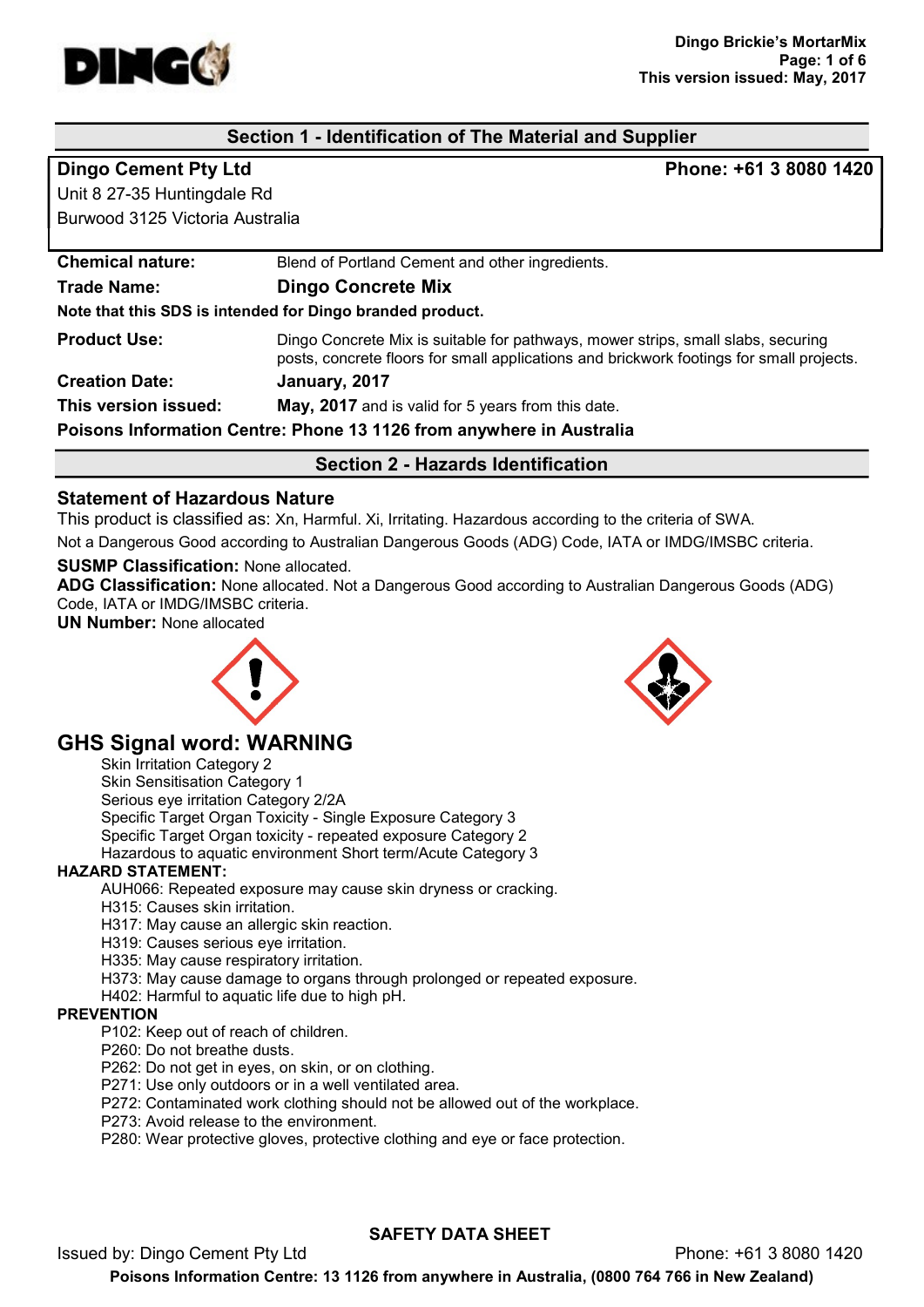

#### RESPONSE

P314: Get medical advice or attention if you feel unwell.

P353: Rinse skin or shower with water.

P362: Take off contaminated clothing and wash before reuse.

P301+P330+P331: IF SWALLOWED: Rinse mouth. Do NOT induce vomiting.

P304+P340: IF INHALED: Remove victim to fresh air and keep at rest in a position comfortable for breathing. P305+P351+P338: IF IN EYES: Rinse cautiously with water for several minutes. Remove contact lenses, if present and easy to do. Continue rinsing.

P333+P313: If skin irritation or rash occurs: Get medical advice.

P337+P313: If eye irritation persists: Get medical advice.

P370+P378: Not combustible. Use extinguishing media suited to burning materials.

#### **STORAGE**

P403: Store in a well-ventilated place.

P405: Store locked up.

P402+P404: Store in a dry place. Store in a closed container.

#### DISPOSAL

P501: If they can not be recycled, dispose of contents to an approved waste disposal plant and containers to landfill (see Section 13 of this SDS).

#### Emergency Overview

Physical Description & Colour: Grey coloured powdered mixture.

#### Odour: No odour.

Major Health Hazards: irritating to eyes, respiratory system and skin, possible skin sensitiser, repeated exposure may cause skin dryness or cracking.

| Section 3 - Composition/Information on Ingredients |               |           |                                |         |
|----------------------------------------------------|---------------|-----------|--------------------------------|---------|
| Ingredients                                        | <b>CAS No</b> | Conc, %   | TWA $(mg/m^3)$ STEL $(mg/m^3)$ |         |
| Portland cement                                    | 65997-15-1    | $10 - 30$ | 10                             | not set |
| Silica (Crystalline)                               | 14808-60-7    | 30-70     | 0.1                            | not set |
| Aggregate                                          | not set       | 30-70     | not set                        | not set |
| Other non hazardous ingredients                    | secret        | to 100    | not set                        | not set |

This is a commercial product whose exact ratio of components may vary slightly. Minor quantities of other non hazardous ingredients are also possible.

The SWA TWA exposure value is the average airborne concentration of a particular substance when calculated over a normal 8 hour working day for a 5 day working week. The STEL (Short Term Exposure Limit) is an exposure value that may be equalled (but should not be exceeded) for no longer than 15 minutes and should not be repeated more than 4 times per day. There should be at least 60 minutes between successive exposures at the STEL. The term "peak "is used when the TWA limit, because of the rapid action of the substance, should never be exceeded, even briefly.

# Section 4 - First Aid Measures

# General Information:

You should call The Poisons Information Centre if you feel that you may have been poisoned, burned or irritated by this product. The number is 13 1126 from anywhere in Australia (0800 764 766 in New Zealand) and is available at all times. Have this SDS with you when you call.

Inhalation: If irritation occurs, contact a Poisons Information Centre, or call a doctor. Remove source of contamination or move victim to fresh air. If breathing is difficult, oxygen may be beneficial if administered by trained personnel, preferably on a doctor's advice. In severe cases, symptoms of pulmonary oedema can be delayed up to 48 hours after exposure.

**Skin Contact:** Quickly and gently brush away excess particles. Wash gently and thoroughly with warm water (use non-abrasive soap if necessary) for 10-20 minutes or until product is removed. Under running water, remove contaminated clothing, shoes and leather goods (e.g. watchbands and belts) and completely decontaminate them before reuse or discard. If irritation persists, repeat flushing and seek medical attention.

Eye Contact: Quickly and gently brush particles from eyes. Immediately flush the contaminated eye(s) with lukewarm, gently flowing water for 15 minutes or until the product is removed, while holding the eyelid(s) open. Take care not to rinse contaminated water into the unaffected eye or onto the face. Obtain medical attention immediately. Take special care if exposed person is wearing contact lenses.

Ingestion: If swallowed, do NOT induce vomiting. Wash mouth with water and contact a Poisons Information Centre or call a doctor.

# SAFETY DATA SHEET

Issued by: Dingo Cement Pty Ltd Phone: +61 3 8080 1420

Poisons Information Centre: 13 1126 from anywhere in Australia, (0800 764 766 in New Zealand)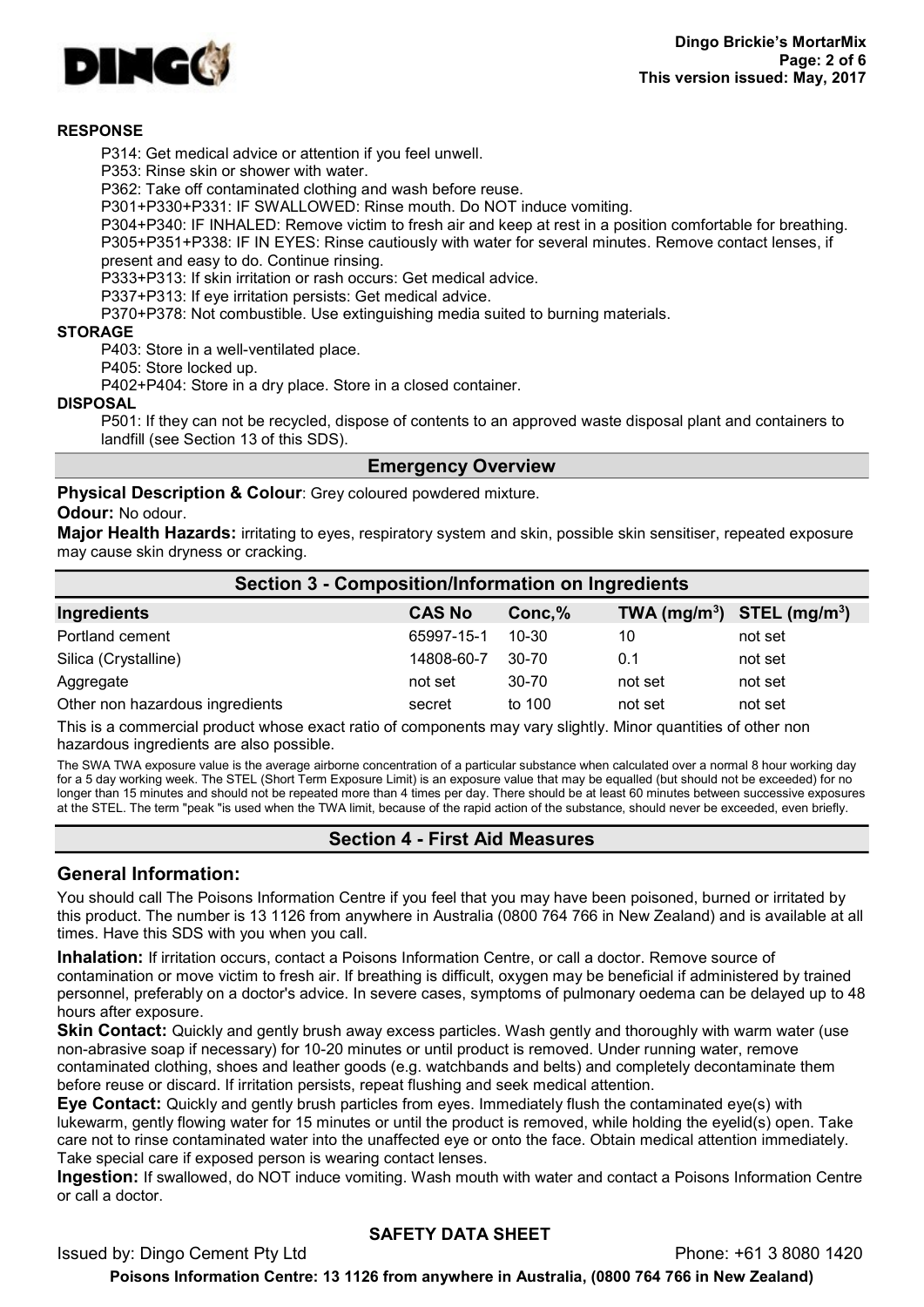

# Section 5 - Fire Fighting Measures

**Fire and Explosion Hazards:** The major hazard in fires is usually inhalation of heated and toxic or oxygen deficient (or both), fire gases. There is no risk of an explosion from this product under normal circumstances if it is involved in a fire.

No fire decomposition products are expected from this product at temperatures normally achieved in a fire. **Extinguishing Media:** Not combustible. Use extinguishing media suited to burning materials.

**Fire Fighting:** If a significant quantity of this product is involved in a fire, call the fire brigade.

| Flash point:                     | Does not burn.                  |
|----------------------------------|---------------------------------|
| <b>Upper Flammability Limit:</b> | Does not burn.                  |
| <b>Lower Flammability Limit:</b> | Does not burn.                  |
| <b>Autoignition temperature:</b> | Not applicable - does not burn. |
| <b>Flammability Class:</b>       | Does not burn.                  |
|                                  |                                 |

#### Section 6 - Accidental Release Measures

Accidental release: In the event of a major spill, prevent spillage from entering drains or water courses. Wear full protective clothing including eye/face protection. All skin areas should be covered. See below under Personal Protection regarding Australian Standards relating to personal protective equipment. Suitable materials for protective clothing include no specific manufacturer recommendations. Use impermeable gloves with care. Eye/face protective equipment should comprise as a minimum, protective goggles. If there is a significant chance that dusts are likely to build up in cleanup area, we recommend that you use a suitable dust mask.

Stop leak if safe to do so and contain spill. Sweep up and shovel or collect recoverable product into labelled containers for recycling or salvage and dispose of promptly. Consider vacuuming if appropriate. Recycle containers wherever possible after careful cleaning. After spills, wash area preventing runoff from entering drains. If a significant quantity of material enters drains, advise emergency services. This material may be suitable for approved landfill. Ensure legality of disposal by consulting regulations prior to disposal. Thoroughly launder protective clothing before storage or re-use. Advise laundry of nature of contamination when sending contaminated clothing to laundry.

#### Section 7 - Handling and Storage

Handling: Keep exposure to this product to a minimum, and minimise the quantities kept in work areas. Check Section 8 of this SDS for details of personal protective measures, and make sure that those measures are followed. The measures detailed below under "Storage" should be followed during handling in order to minimise risks to persons using the product in the workplace. Also, avoid contact or contamination of product with incompatible materials listed in Section 10.

Storage: Make sure that containers of this product are kept tightly closed. Keep containers dry and away from water. Make sure that the product does not come into contact with substances listed under "Incompatibilities" in Section 10. Check packaging - there may be further storage instructions on the label.

# Section 8 - Exposure Controls and Personal Protection

The following Australian Standards will provide general advice regarding safety clothing and equipment: Respiratory equipment: AS/NZS 1715, Protective Gloves: AS 2161, Occupational Protective Clothing: AS/NZS 4501 set 2008, Industrial Eye Protection: AS1336 and AS/NZS 1337, Occupational Protective Footwear: AS/NZS2210.

| <b>SWA Exposure Limits</b> | TWA (mg/m <sup>3</sup> ) | STEL $(mg/m3)$ |
|----------------------------|--------------------------|----------------|
| Portland cement            |                          | not set        |
| Silica (Crystalline)       | በ 1                      | not set        |

No special equipment is usually needed when occasionally handling small quantities. The following instructions are for bulk handling or where regular exposure in an occupational setting occurs without proper containment systems. Ventilation: This product should only be used in a well ventilated area. If natural ventilation is inadequate, use of a fan is suggested.

Eye Protection: Protective glasses or goggles should be worn when this product is being used. Failure to protect your eyes may cause them harm. Emergency eye wash facilities are also recommended in an area close to where this product is being used.

Skin Protection: If you believe you may have a sensitisation to this product or any of its declared ingredients, you should prevent skin contact by wearing impervious gloves, clothes and, preferably, apron. Make sure that all skin areas are covered. See below for suitable material types.

Protective Material Types: There is no specific recommendation for any particular protective material type.

# SAFETY DATA SHEET

Issued by: Dingo Cement Pty Ltd Phone: +61 3 8080 1420

Poisons Information Centre: 13 1126 from anywhere in Australia, (0800 764 766 in New Zealand)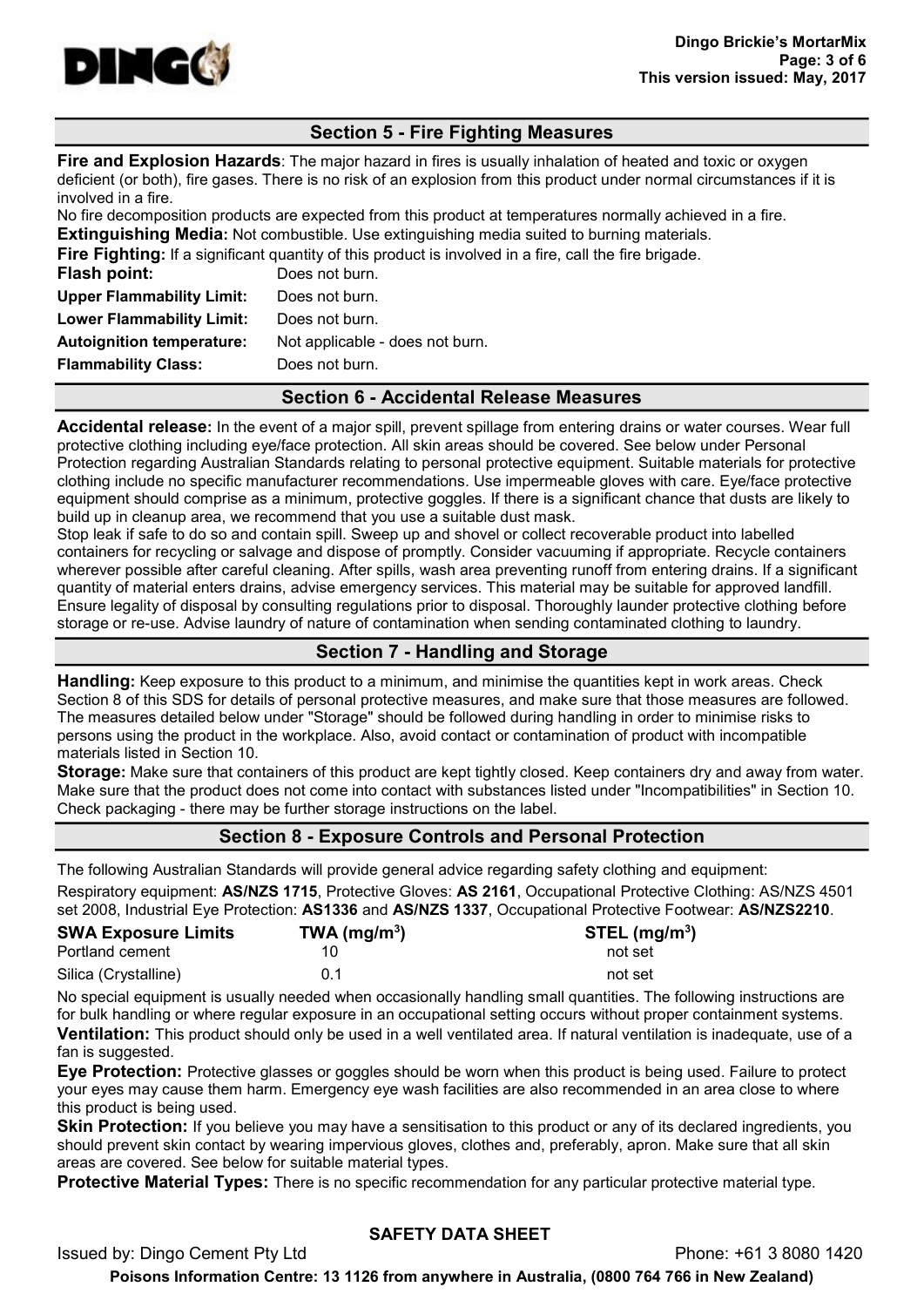

**Respirator:** If there is a significant chance that dusts are likely to build up in the area where this product is being used, we recommend that you use a suitable dust mask.

Eyebaths or eyewash stations and safety deluge showers should, if practical, be provided near to where this product is being handled commercially.

#### Section 9 - Physical and Chemical Properties:

| <b>Physical Description &amp; colour:</b> | Grey coloured powdered mixture.                 |
|-------------------------------------------|-------------------------------------------------|
| Odour:                                    | No odour.                                       |
| <b>Boiling Point:</b>                     | Not available.                                  |
| <b>Freezing/Melting Point:</b>            | $>1200^{\circ}$ C                               |
| <b>Volatiles:</b>                         | No data.                                        |
| <b>Vapour Pressure:</b>                   | Nil at normal ambient temperatures.             |
| <b>Vapour Density:</b>                    | Not applicable.                                 |
| <b>Specific Gravity:</b>                  | No data.                                        |
| <b>Water Solubility:</b>                  | Forms slurry which sets or hardens on standing. |
| pH:                                       | About 12                                        |
| <b>Volatility:</b>                        | Nil at normal ambient temperatures.             |
| <b>Odour Threshold:</b>                   | No data.                                        |
| <b>Evaporation Rate:</b>                  | Not applicable.                                 |
| <b>Coeff Oil/water Distribution:</b>      | No data                                         |
| <b>Viscosity:</b>                         | Not applicable.                                 |
| <b>Autoignition temp:</b>                 | Not applicable - does not burn.                 |
|                                           |                                                 |

# Section 10 - Stability and Reactivity

Reactivity: This product is unlikely to react or decompose under normal storage conditions. However, if you have any doubts, contact the supplier for advice on shelf life properties.

Conditions to Avoid: Keep containers tightly closed. Containers should be kept dry.

Incompatibilities: water, acids, zinc, tin, aluminium and their alloys.

Fire Decomposition: No significant quantities of decomposition products are expected at temperatures normally achieved in a fire. Silicon compounds.

Polymerisation: This product will not undergo polymerisation reactions.

#### Section 11 - Toxicological Information

# Local Effects:

**Target Organs:** There is no data to hand indicating any particular target organs.

# Classification of Hazardous Ingredients

Ingredient **Risk Phrases** 

No ingredient mentioned in the HSIS Database is present in this product at hazardous concentrations. Depending on the type of handling and use (e.g. grinding, drying, mix, load, unload), airborne respirable crystalline silica (quartz - cristobalite) may be generated. Prolonged and/or massive inhalation of respirable crystalline silica dust may cause lung fibrosis, commonly referred to as silicosis. Principal symptoms of silicosis are cough and breathlessness. Occupational exposure to respirable crystalline silica dust should be monitored and controlled. This product should be handled with care to avoid dust generation.

# Potential Health Effects

#### Inhalation:

Short Term Exposure: This product is an inhalation irritant. Symptoms may include headache, irritation of nose and throat and increased secretion of mucous in the nose and throat. Other symptoms may also become evident, but they should disappear after exposure has ceased if treatment is prompt.

Long Term Exposure: No data for health effects associated with long term inhalation.

# SAFETY DATA SHEET

Issued by: Dingo Cement Pty Ltd Phone: +61 3 8080 1420 Poisons Information Centre: 13 1126 from anywhere in Australia, (0800 764 766 in New Zealand)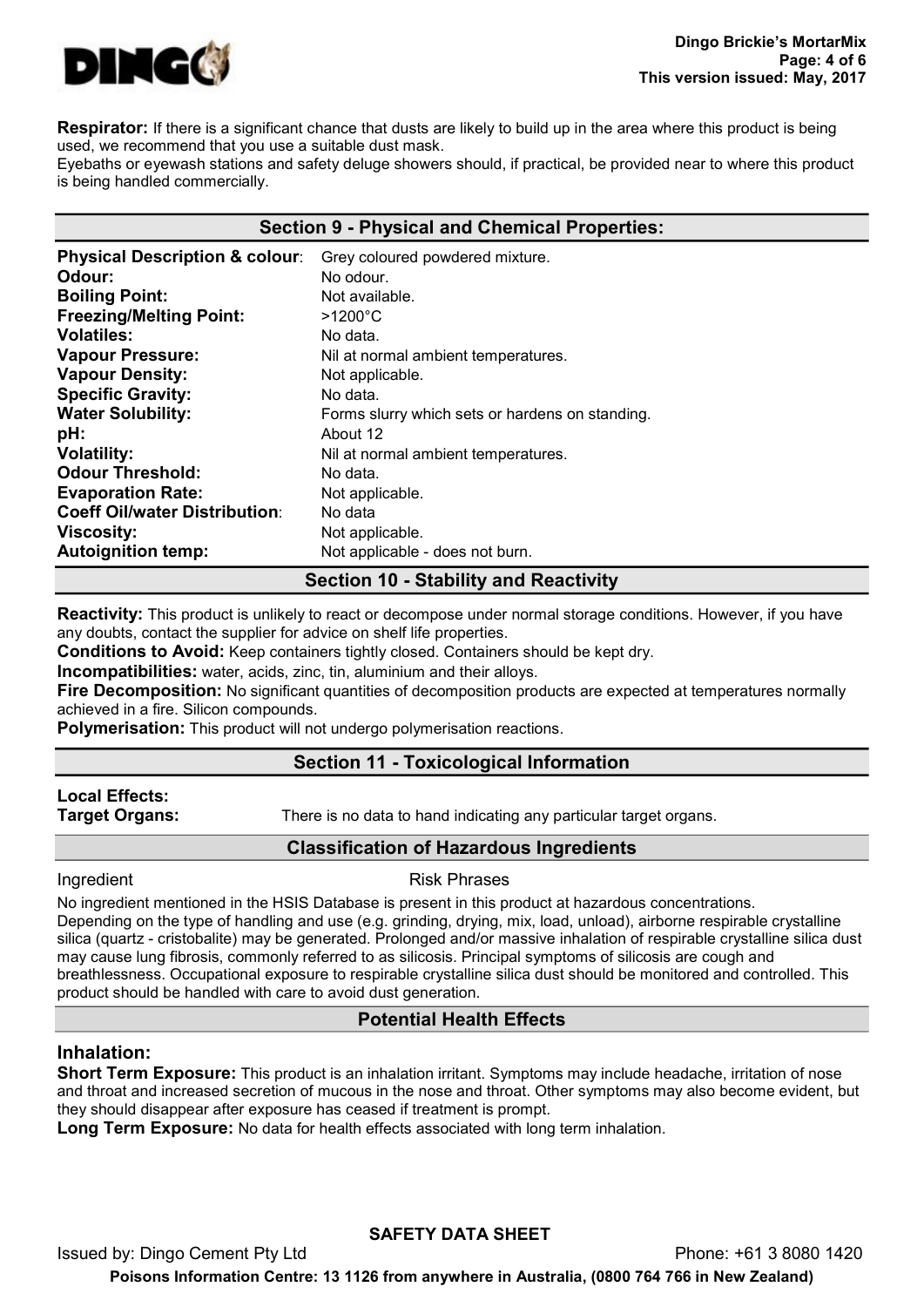

# Skin Contact:

Short Term Exposure: Classified as a potential sensitiser by skin contact. Exposure to a skin sensitiser, once sensitisation has occurred, may manifest itself as skin rash or inflammation, and in some individuals this reaction can be severe. In addition product is a skin irritant. Symptoms may include itchiness and reddening of contacted skin. Other symptoms may also become evident, but all should disappear once exposure has ceased.

Long Term Exposure: Repeated exposure may cause skin dryness or cracking.

# Eye Contact:

**Short Term Exposure:** This product is an eye irritant. Symptoms may include stinging and reddening of eyes and watering which may become copious. Other symptoms may also become evident. If exposure is brief, symptoms should disappear once exposure has ceased. However, lengthy exposure or delayed treatment may cause permanent damage.

Long Term Exposure: No data for health effects associated with long term eye exposure.

#### Ingestion:

**Short Term Exposure:** Significant oral exposure is considered to be unlikely. However, this product is an oral irritant. Symptoms may include burning sensation and reddening of skin in mouth and throat. Other symptoms may also become evident, but all should disappear once exposure has ceased.

Long Term Exposure: No data for health effects associated with long term ingestion.

# Carcinogen Status:

SWA: No significant ingredient is classified as carcinogenic by SWA.

NTP: No significant ingredient is classified as carcinogenic by NTP.

IARC: No significant ingredient is classified as carcinogenic by IARC.

# Section 12 - Ecological Information

This product is unlikely to adversely effect the environment. Salts, acids and bases are typically diluted and neutralised when released to the environment in small quantities. However, until diluted or neutralised it will kill any aquatic organisms it contacts due to high pH.

#### Section 13 - Disposal Considerations

Disposal: Containers should be emptied as completely as practical before disposal. If possible, recycle product and containers either in-house or send to recycle company. If this is not practical, send to a commercial waste disposal site.

# Section 14 - Transport Information

UN Number: This product is not classified as a Dangerous Good by ADG, IATA or IMDG/IMSBC criteria. No special transport conditions are necessary unless required by other regulations.

# Section 15 - Regulatory Information

AICS: All of the significant ingredients in this formulation are compliant with NICNAS regulations.

# Section 16 - Other Information

This SDS contains only safety-related information. For other data see product literature.

#### Acronyms:

| <b>ADG Code</b>   | Australian Code for the Transport of Dangerous Goods by Road and Rail (7th edition) |
|-------------------|-------------------------------------------------------------------------------------|
| <b>AICS</b>       | Australian Inventory of Chemical Substances                                         |
| <b>SWA</b>        | Safe Work Australia, formerly ASCC and NOHSC                                        |
| <b>CAS number</b> | <b>Chemical Abstracts Service Registry Number</b>                                   |
| <b>IARC</b>       | International Agency for Research on Cancer                                         |
| <b>NOS</b>        | Not otherwise specified                                                             |
| <b>NTP</b>        | National Toxicology Program (USA)                                                   |
| <b>SUSMP</b>      | Standard for the Uniform Scheduling of Medicines & Poisons                          |
| <b>UN Number</b>  | <b>United Nations Number</b>                                                        |

# SAFETY DATA SHEET

Issued by: Dingo Cement Pty Ltd Phone: +61 3 8080 1420 Poisons Information Centre: 13 1126 from anywhere in Australia, (0800 764 766 in New Zealand)